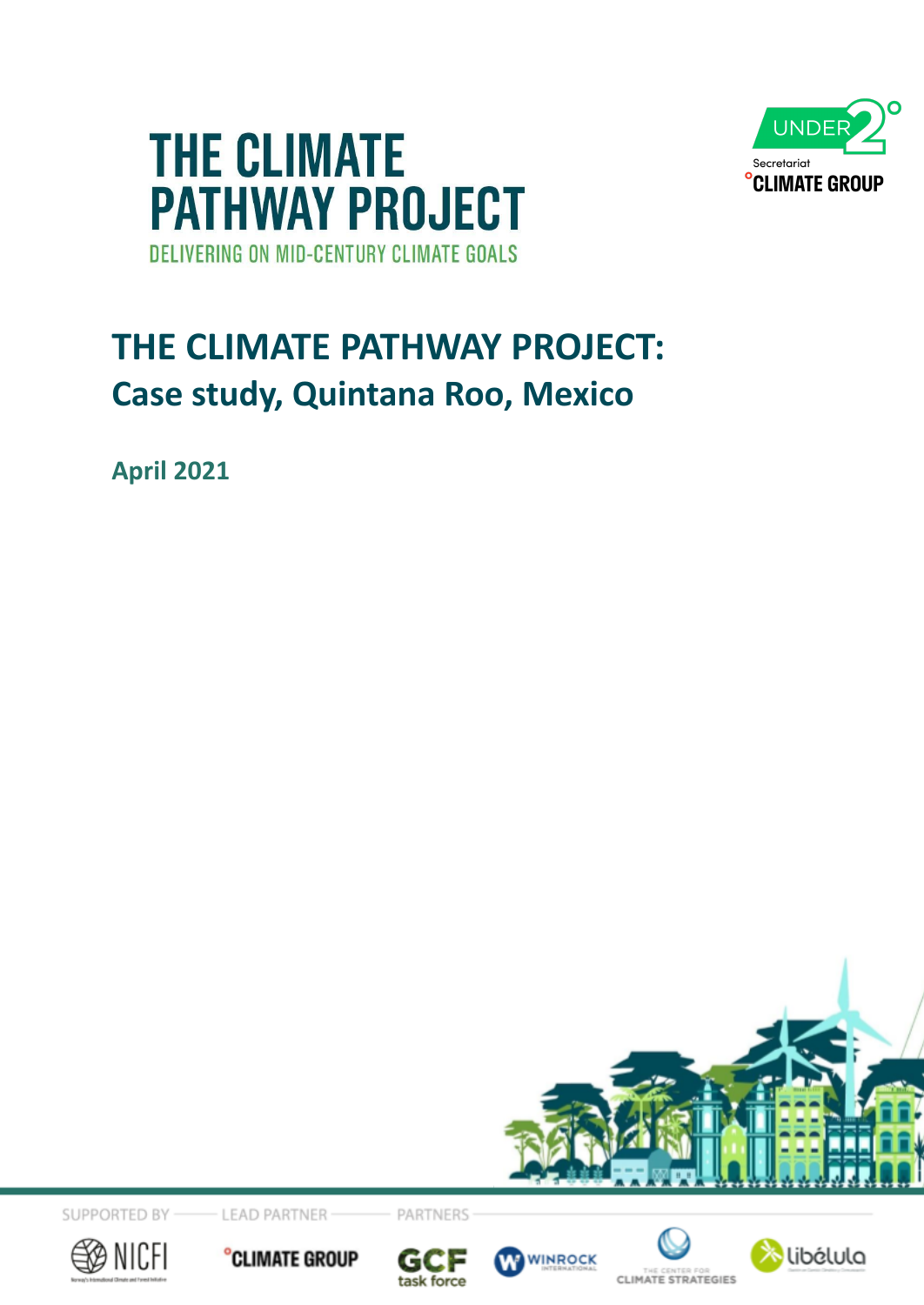# **Introduction**

The Climate Pathway Project is led by the Climate Group as the Secretariat of the Under2 Coalition, in coordination with the following consortium partners: Governors Group for Climate and Forests - GCF Task Force, in Mexico through its Country Coordination, Pronatura Sur; Winrock International; The Climate Strategy Center (CCS); and Libélula.

The Climate Pathway Project aims to support state and regional governments in developing a transformational process or "pathway" to reduce emissions. The pathway approach gives state and regional governments choice so that they can make an informed decision on how best to reduce emissions while supporting economic and social development.

Our experts worked with the governments of Amazonas, Mato Grosso and São Paulo (Brazil), Quintana Roo and Querétaro (Mexico), and Madre de Dios (Peru) to reduce emissions from a range of sectors including Agriculture, Forestry and Other Land Use (AFOLU) and work to support forest conservation and soil restoration.

At the end of the project, states and regions, in collaboration with their communities and businesses, will have a clearly defined pathway to achieve effective, long-term emissions reductions. They will also have the necessary tools to monitor and, with the support of our experts, evaluate progress to keep them on track.

In April 2019, state and regional governments from Mexico, Brazil, and Peru launched a process to develop transformational strategies, or long-term emissions reduction strategies focused on key economic sectors through 2050. The development of pathways starts with the government's long-term greenhouse gas (GHG) emissions reduction goal, and then works backwards to identify the technologies, infrastructure, interventions and investments that will be required to achieve it in priority sectors. By working across sectors, the process helps policymakers set intermediate milestones to reach the goal, and better understand the costs, risks, trade-offs and co-benefits associated with different policy approaches.

Through the Climate Pathway Project, the governments of Amazonas, Mato Grosso and São Paulo (Brazil), Quintana Roo and Querétaro (Mexico), and Madre de Dios (Peru) have received support to develop tailored long-term priority mitigation actions suited to their local contexts. As forest states – where the Agriculture, Forestry, and Other Land-Use (AFOLU) sector is responsible for a significant share of emissions – these states placed a particular emphasis on integrating actions into their pathways that will mitigate emissions from land use. The AFOLU sector has largely been neglected in existing decarbonization planning processes<sup>1</sup>, positioning the Climate Pathway project regions as pioneers by becoming the first cohort of subnational governments to integrate tropical forests and nature-based solutions into a holistic, economy-wide decarbonization plan.

 $<sup>1</sup>$  Bataille, Christoper et al. Net-zero deep decarbonization pathways in Latin America: Challenges and</sup> opportunities, Energy Strategy Reviews, Volume 30, 2020, 100510. https://doi.org/10.1016/j.esr.2020.100510.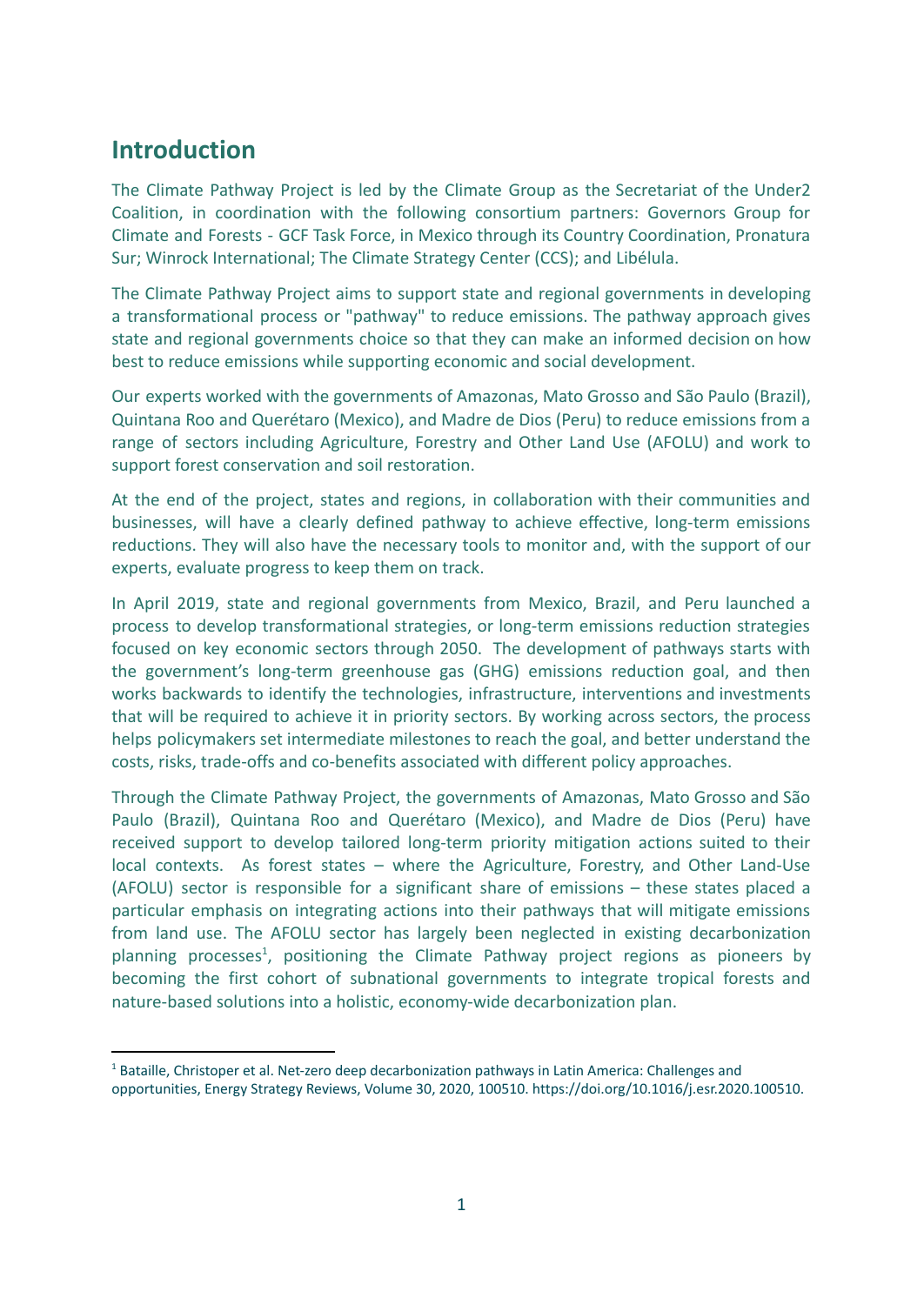Through the process, the project regions developed a series of prioritized mitigation actions and a preliminary analysis of the long-term emissions reduction potential, marginal cost-benefit and social and economic implications within the jurisdiction. The pathway approach has given the state and regional governments choice, so that they can make an informed decision on the best way to pursue science-based reduction targets while pursuing other government priorities such as economic growth.

Participating states and regions, in collaboration with communities and businesses, have developed clearly defined actions to deliver effective and long-term emissions reductions through their climate pathway. While the process represents a breakthrough for tropical forests and provides a long-term plan for states to keep forests intact, the pathway itself is just the first step of a long-term process that will require the plans to be converted to action in the coming years.

Subnational governments ultimately will lead the changes to implement actions for a low-carbon future, and it is estimated that up to 80% of the policies and investments to reduce emissions will occur at the local level<sup>2</sup>. The prominence of local-level action is explicitly recognized in the bottom-up approach of the Paris Agreement and by the increasing importance of subnational government, networks addressing climate change, including the Under2 Coalition and the Governors' Climate and Forests Task Force.

While it is broadly acknowledged that climate goals will not be achieved without action from subnational governments, we also know that they cannot do it alone. The transition from commitment to action will ultimately require coordinated efforts across different levels of government, and perhaps most importantly between states and regional governments and their national government counterparts.

National governments play an essential leadership role by establishing a domestic climate agenda and setting priorities in international climate change fora. Whether it is negotiating at the United Nations Framework Convention on Climate Change (UNFCCC), setting domestic policy agendas, leading national greenhouse gas (GHG) measurement and monitoring, reporting and verification (MRV) systems, or financing and incentivizing the transition to a low carbon economy, national governments control powerful levers that can support – or hinder – the implementation of subnational climate pathways. Alignment with these efforts is essential to ensure subnational climate pathways are implemented efficiently, with sufficient finance, and through compatible or coordinated monitoring and reporting systems.

In recognition of this reality, the Climate Pathway Project has supported concerted dialogue between select subnational governments and their national counterparts. These conversations focused on three thematic areas:

<sup>2</sup> https://www.frontiersin.org/articles/10.3389/ffgc.2020.00001/full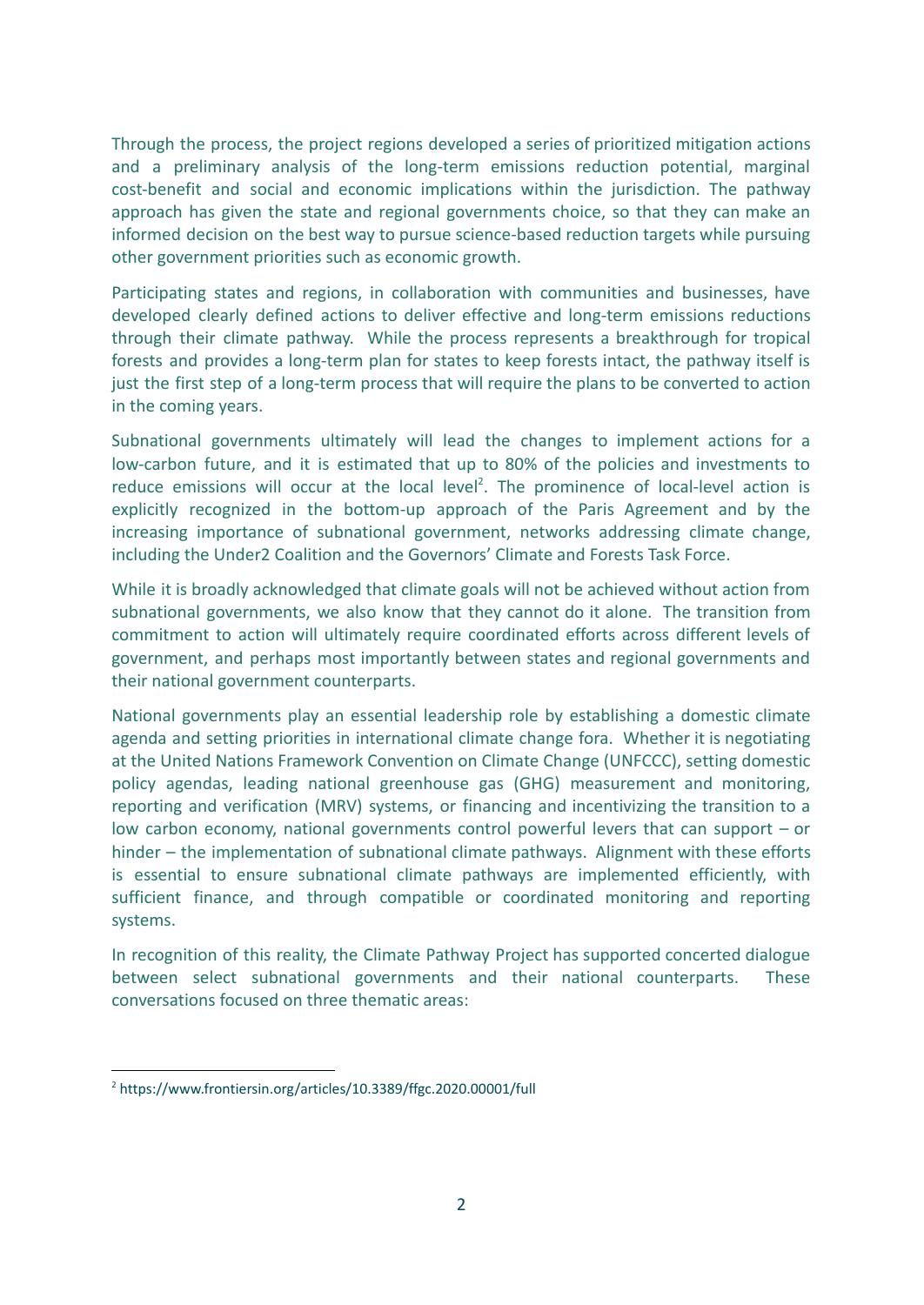1. Alignment with national climate change strategies, including nationally determined contributions.

2. Data availability and exchange, with a focus on monitoring emissions for the AFOLU sector

3. Finance

This report focuses on lessons learned in Mexico from Quintana Roo's engagement with its national counterparts. The report identifies best practices and key lessons learned and provides insight for other jurisdictions that are planning on engaging in long-term climate planning processes. The methodology for this report is a combination of desk research, meetings, and interviews with the state and federal government, GCF Task Force's Country Coordinator, Pronatura Sur, and the GCF Task Force Secretariat and consultants' work on the project.

# **1 National Climate Policies and NDCs**

"For governments at the state and local levels, the next steps are to align with the national goals in your country's contribution to the Paris Agreement. Immediate action can bring your local growth in line with global goals. As governments discuss the rules, they need to know that their commitments on climate are possible in the policies and practices of the cities and states that power their country's growth. Partnerships between nations are more easily built on a foundation of regional partnerships." – Former UNFCCC Executive Secretary Patricia Espinosa following the adoption of the Paris Agreement.

| What? | Evaluate how Quintana Roo's pathway actions contribute-to and<br>align-with Mexico's Nationally Determined Contribution and Long-Term<br>Strategy (LTS) and explore opportunities to integrate the state's actions<br>in Mexico's NDC update.                                                                                                                                                                                                                                                                                                                                                                                                                |
|-------|--------------------------------------------------------------------------------------------------------------------------------------------------------------------------------------------------------------------------------------------------------------------------------------------------------------------------------------------------------------------------------------------------------------------------------------------------------------------------------------------------------------------------------------------------------------------------------------------------------------------------------------------------------------|
| Whv?  | Mexico's NDC and LTS establish domestic climate policy priorities and a<br>vision for implementation mechanisms and incentive systems over<br>different time horizons. Aligning pathway priorities with these climate<br>policies and targets can open opportunities for states to access climate<br>finance in support of pathway implementation and ensure local efforts<br>are reinforced by national policies. Integrating sub-national<br>governments into the construction of national policies can also close<br>the emissions gap by pushing for enhanced ambition and ensuring<br>different levels of government are working towards a common goal. |

#### **Box 1. What and Why: National Climate Policies and NDCs**

**Overview**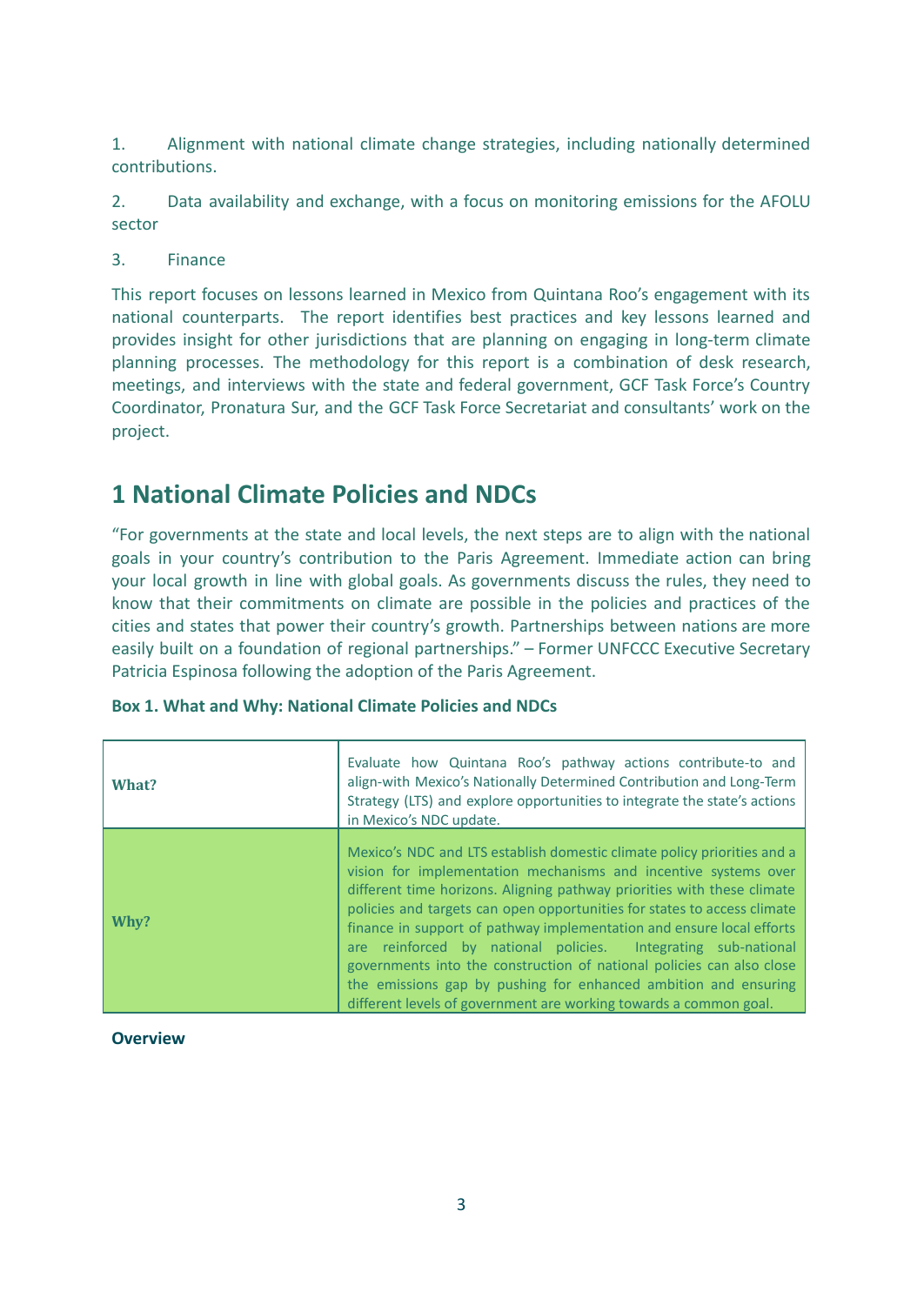With the adoption of the Paris Agreement in 2015, the international community established a global framework to tackle climate change and keep global temperature rise well under 2 degrees Celsius. The bottom-up approach enshrined in the Paris Agreement allows for countries to establish their own policy priorities and emission reduction targets through the submission of Nationally Determined Contributions (NDCs) and mid-century Long-Term Strategies (LTS). Mexico's NDC, which was updated in 2020, establishes emission reduction goals of 22% unconditionally and 36% conditioned upon international support by 2030. Mexico's LTS, submitted in 2016, established a high-level target of 50% reduction in emissions by 2050, compared with emissions in 2000.

At a high level, any subnational climate pathway will have inherent synergies with the objectives of the national NDCs and LTSs. They both provide a roadmap for achieving long-term, cross-sectoral GHG emissions reductions while setting a vision for responsible, low carbon development. At the same time, it is not unusual for national and local priorities to diverge – differences in overall emissions profiles, economic composition, constituent demands, and local capacity can all contribute to the development of actions that differ from national approaches. Therefore, a more granular approach is needed to identify where pathway actions and NDC priorities fully, or partially, intersect.

Pursuing NDC alignment is an important component of the pathway development process because it can open doors to support the eventual implementation of priority actions. For one, long-term emissions reduction actions that are included in or aligned with an NDC are better positioned to receive support through domestic budgetary appropriations processes, particularly as national governments move to mainstream climate finance into government operations as they pursue their NDC commitments. Second, NDC-aligned actions are also far more likely to secure funding through international climate finance mechanisms such as REDD+, nationally appropriate mitigation actions (NAMAs), Internationally Transferred Mitigation Outcomes (ITMOs), and other forms of support through Article 6 of the Paris Agreement or donor institutions. The national government serves as the gatekeepers for the vast majority of these international climate finance opportunities and is far more likely to support subnational initiatives that align with the country's international commitments.

An initial assessment of alignment with NDCs can be done by creating a simple matrix comparing the state pathway priority actions with the NDC (see table 1). In the case of Quintana Roo, five actions were explicitly mentioned in Mexico's NDC; four actions were within sectors that were broadly mentioned as priorities in the NDC but lacked detail to make a definitive assessment; and one action was not included. In cases where climate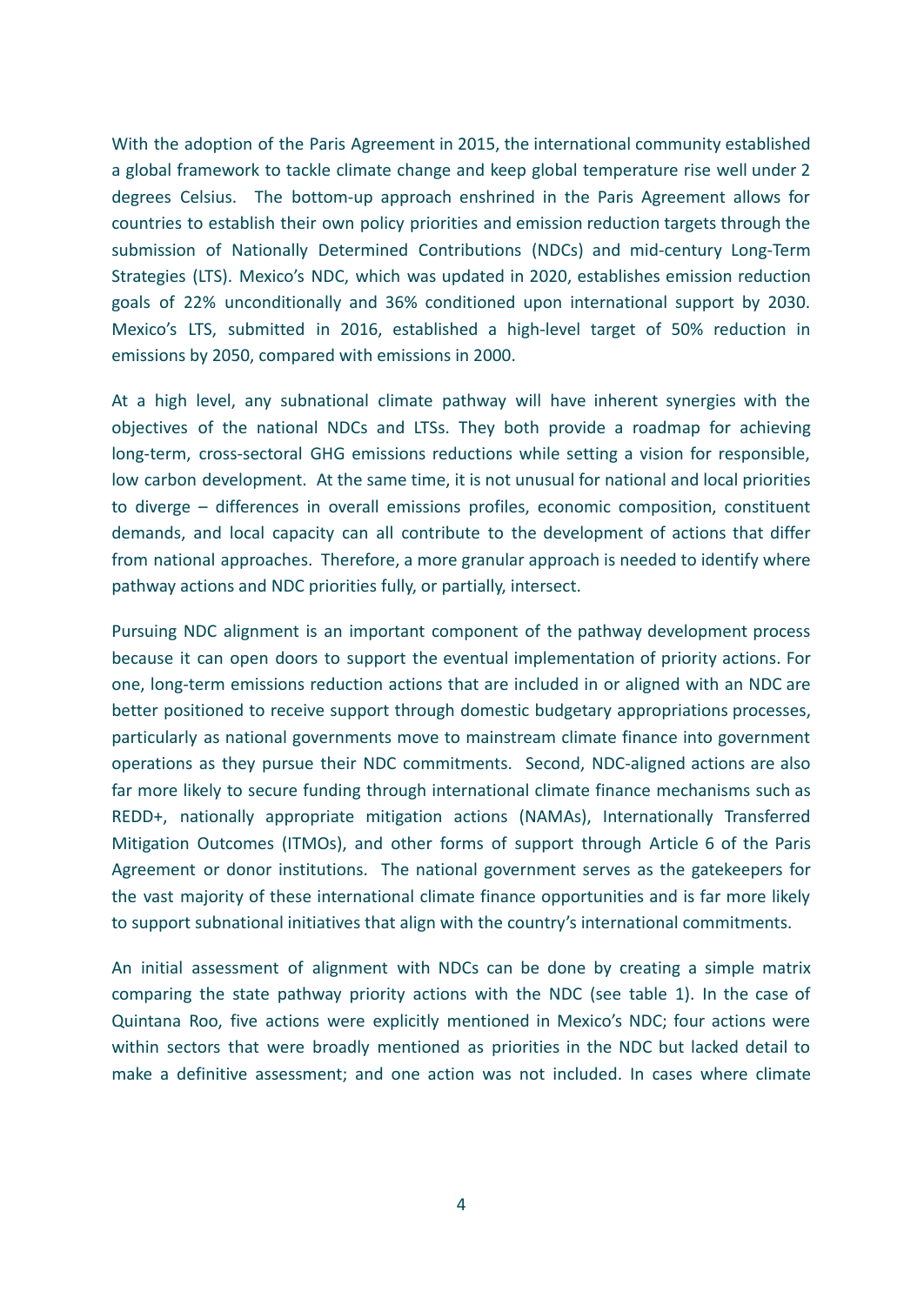pathway actions do not align with NDCs, engaging in dialogue can be a useful opportunity for states to better understand the root causes of potential misalignment, advocate for their priorities, and encourage the inclusion of their sectoral actions in future NDC revisions.

#### **Table 1. Quintana Roo's priority actions for the Climate Pathway Project compared with Mexico NDCs**

| <b>Action</b>                                                                       | <b>Sector</b>                             | <b>Included in NDC?</b>                                                           |
|-------------------------------------------------------------------------------------|-------------------------------------------|-----------------------------------------------------------------------------------|
| <b>Electrification of Vehicles</b>                                                  | <b>Transport</b>                          | Yes - reference to development of National<br><b>Electric Mobility Strategy</b>   |
| Centralized solar energy                                                            | Energy                                    | Not explicitly mentioned, only<br>some<br>reference to clean energy               |
| Centralized wind energy                                                             | Energy                                    | Not explicitly mentioned, only<br>some<br>reference to clean energy               |
| Urban housing: efficient design                                                     | Residential and<br>Commercial             | Yes, explicitly mentioned                                                         |
| buildings:<br>Commercial<br>heating,<br>ventilation and air conditioning            | Residential and<br>Commercial             | Yes, energy consumption and efficiency<br>mentioned for the sector                |
| Infrastructure and urban growth<br>planning to reduce deforestation to<br>a minimum | Land use, land-use<br>change and forestry | Not explicitly mentioned but includes<br>net-zero goal from deforestation by 2030 |
| Reduce forest fire risks                                                            | Land use, land-use<br>change and forestry | N <sub>0</sub>                                                                    |
| Reduce municipal waste                                                              | Waste                                     | Yes, explicitly mentioned                                                         |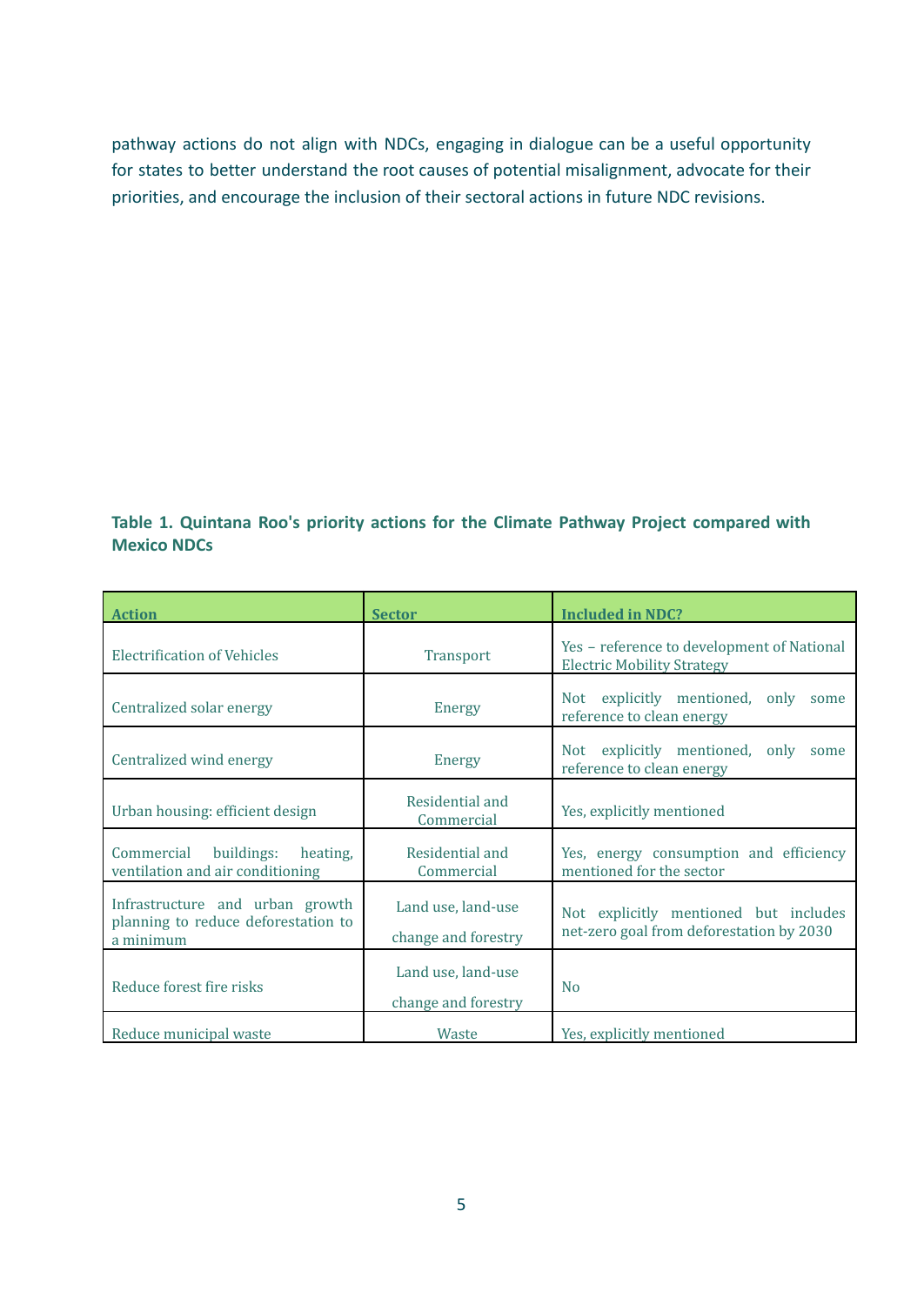| Recycling and composting solid<br>industrial waste | Waste       | mentioned,<br>explicitly<br><b>Not</b><br>passing<br>reference to pursuing circular economies<br>in industrial sector |
|----------------------------------------------------|-------------|-----------------------------------------------------------------------------------------------------------------------|
| Reduce agricultural burning                        | Agriculture | Yes, explicitly mentioned                                                                                             |
| Production of energy from waste                    | Waste       | Not explicitly mentioned, it refers to<br>addressing opportunities related to bio<br>digestion.                       |

Generally speaking, in Mexico there is not yet a clear strategy between states and national governments to develop a bottom-up approach to NDCs or to better align state and federal climate actions. Understanding the underlying reasons that actions were excluded from an NDC can help states assess if further dialogue is warranted. In some cases, perceived misalignment could be due to the fact that sectoral priorities are described with insufficient detail in the NDC. Mexico's NDC, for example, only makes a broad reference to the energy sector 'actions that increase the participation of clean energy in the national electric network'. Mexico's LTS (2016) specified a mid-century target of 50% generation from clean energy sources. The submission does not provide additional information on which clean energies are prioritized and it does not set a target for emissions reductions from mobilizing specific technologies. In this case, additional follow-up dialogue is needed to assess which, if any, of Quintana Roo's clean energy pathway actions align with national priorities.

In other cases, a lack of alignment may have a more technical explanation. Activity Data for forest degradation, for example, is not included in many countries' Forest Reference Emissions Levels  $(FRELs)^3$ . This could lead to a scenario where actions to reduce degradation, such as forest fire suppression, are firm national priorities but not included in the NDC simply because the emission reduction cannot accurately be accounted for. In such a scenario it would be prudent for the state to pursue opportunities to collaborate with the national government to support implementation, despite the fact the action was omitted from the NDC.

Finally, it is not uncommon for state-level actions to simply diverge from the priorities of the national government, because this reflects the differences in local socio-economic contexts, environments and other circumstances that require a diversified approach to climate action at subnational levels. In fact, a subnational climate pathway that mirrors or mimics the actions of an NDC likely has failed to incorporate the nuance of local context or convey the aspirations of local stakeholders. While national policy alignment can be a critical component of long-term pathway actions, the process is not meant to give the national government veto power over any actions or an outsized influence on the pathway more broadly.

<sup>3</sup> https://redd.unfccc.int/fact-sheets/forest-reference-emission-levels.html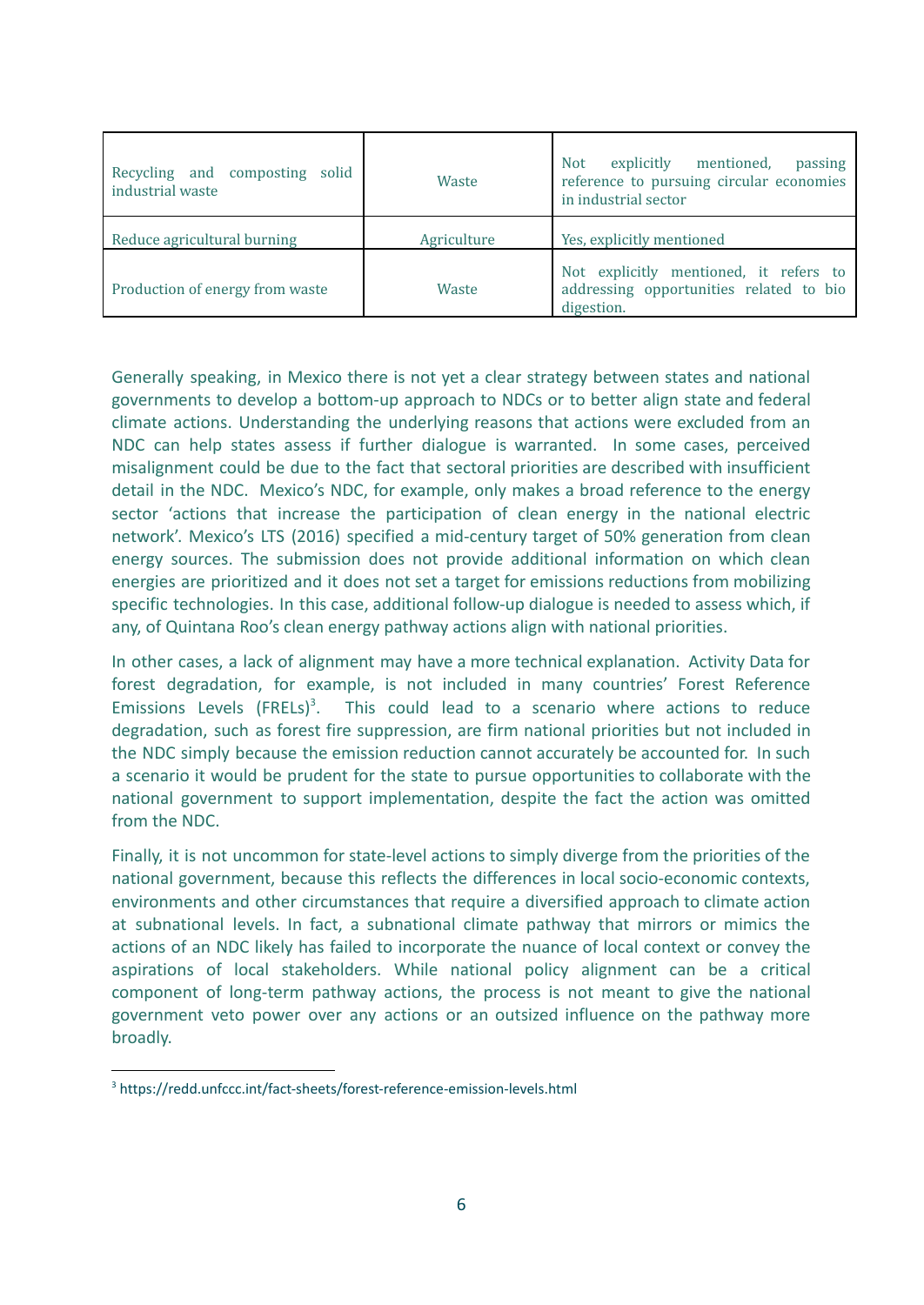Ultimately, subnational actions are intended to reflect the **priorities and realities of local government**, business, and civil society which are distinctive and context dependent. As such, the goal of exploring national alignment is not to make the subnational climate pathway appear more like the NDC in form. Rather it is to identify and pursue opportunities for alignment where they naturally exist.

#### **Project outcomes and lessons learned**

#### *Mexico is still detailing the process for cooperation or alignment between states and national governments on climate change actions*

In Mexico the process between the states and the federal government to allocate or align climate mitigation actions or policies between the subnational and the national levels is still under development. Consequently, during the Climate Pathway Project in Quintana Roo, the state and project consortium had to develop closer relationships with the relevant national government agencies, and adaptively manage their engagement. It was important specially to designate a state-level leader to champion the outreach and help establish continuity and the necessary institutional/legal processes.

The National Institute of Ecology and Climate Change (INECC) is the authority responsible for leading the development of technical reports to the UNFCCC for Mexico, including NDCs and Biennial Update Reports (BURS). During the Climate Pathway Project, Quintana Roo established a formal collaboration agreement (MoU) with INECC as an initial step towards discussing the alignment of priority and long-term mitigation actions between Quintana Roo and the national climate change action priorities. Through the Ministry of Environment (SEMAQROO), the initial approach to INECC was made. In this process, SEMAQROO established itself as the formal partner that requested support from INECC's General Coordination for Climate Change Mitigation. Based on the request from SEMAQROO, INECC was able to appoint relevant individuals to mobilize support within the framework of the Climate Pathway Project. While consortium partners from the project often accompanied calls between INECC and SEMAQROO, they did so as guests rather than as formal participants in the bilateral partnership.

Although SEMAQROO formally submitted their pathway priority actions to the Secretariat of Environment and Natural Resources (SEMARNAT), as part of Mexico's 2020 NDC update, there is a need to establish a broader, formalized process between SEMARNAT, INECC and the states to analyze the contributions of each state to national climate action priorities. While SEMAQROO shared its progress, there was no discussion, comment, or response to this submission, and it is not clear how state submissions could be incorporated into NDCs or LTSs.

#### *Different methodologies and data present technical challenges for alignment of priority climate actions*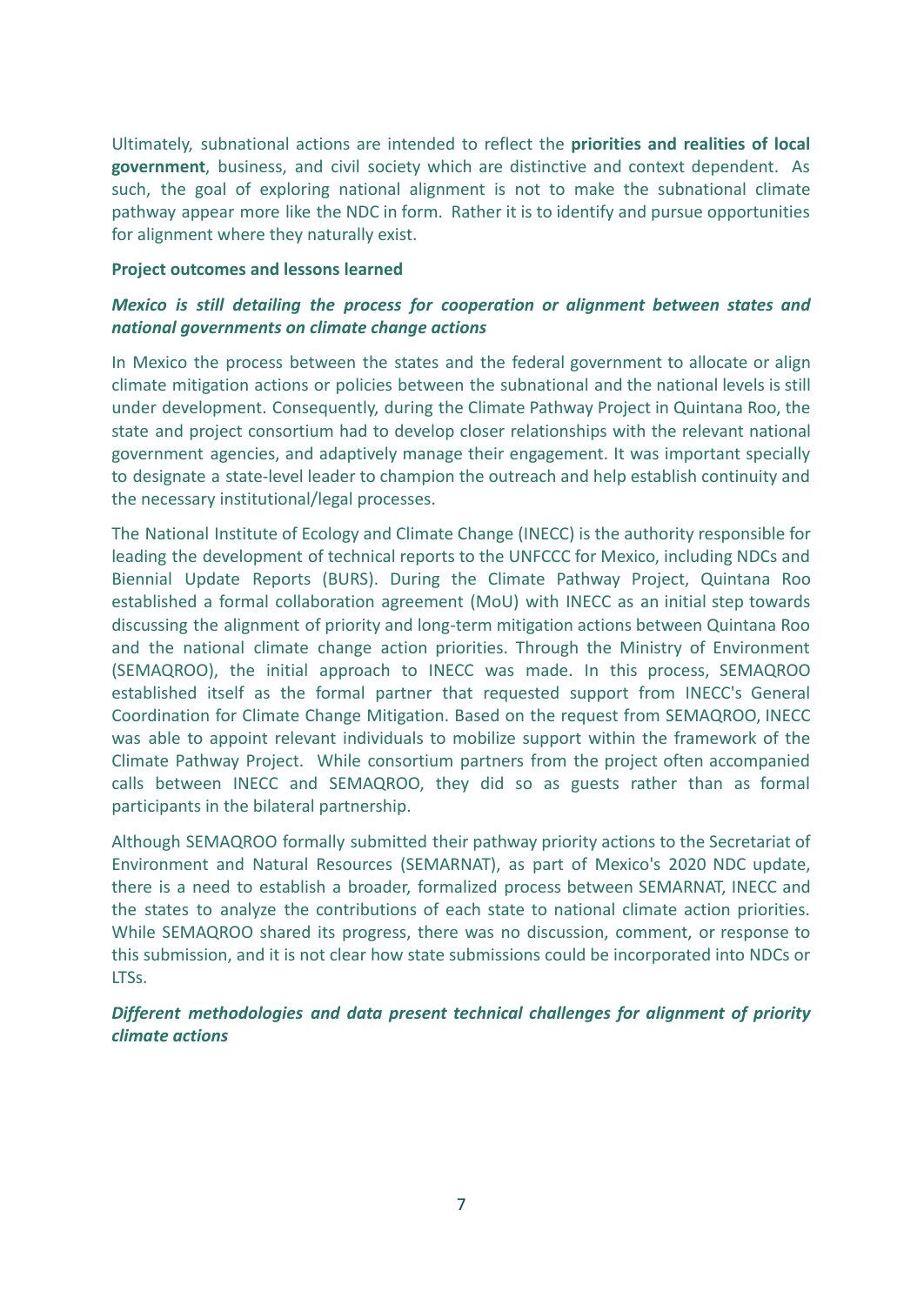In Mexico, SEMAQROO's outreach was received enthusiastically by INECC who recognized the Climate Pathway Project for providing a framework aligned with INECC's mission and allowing them to engage with Quintana Roo on long-term emissions reductions and climate action. However, to ensure the emission reduction estimates for Quintana Roo's priority actions developed under the project methodology were aligned with the approach INECC uses for reporting to the UNFCCC, INECC requested that the state conduct analysis with their data sets and tools. This was challenging, and ultimately beyond the scope of the Climate Pathway Project, and the state lacked the technical capacity or resources to conduct such analysis independently. INECC's Clean Development Mechanism Calculator, for example, was not comparable to the proprietary spreadsheet used to develop Quintana Roo's baseline. And revisions to baseline data (see the *Data and MRV* section of this report) would have caused project delays, requiring a multitude of previous steps to be revisited before finalizing the priority actions.

In the longer term, states would have to develop a technical methodology for state emissions inventories as well as baseline projections and priority mitigation actions that align with the lead technical agency's (INECC) methodologies. INECC places a high value on data transparency and viewed methodological misalignment with states as a potential obstacle for official accounting and reporting of emissions. This was reinforced during meetings with INECC in 2020, acknowledging the need to develop collaborative efforts to systematize indicators and data for decarbonization. Long-term emissions reduction actions would benefit the state and Mexico's efforts on the international level.

Overall, collaboration with INECC presented a multitude of opportunities for Quintana Roo, ranging from technical training to the opportunity to participate in Mexico's official NDC update. Resolving the methodology and data issues remains a key challenge.

#### *Data sharing between national governments and states/partner organizations requires formal arrangements*

Official data for the AFOLU sector is primarily provided by Mexico's National Forestry Commission (CONAFOR). Along with INECC, these two agencies under SEMARNAT are the technical lead agencies for climate change reporting. One of the challenges during the Climate Pathway Project was in accessing official data for the AFOLU sector, especially for NGOs. Civil society organizations can play an important role in supporting technical work (as was the case in the Climate Pathway Project). CONAFOR can share information and enter into collaborations with states through formal collaboration agreements signed by their legal departments. Legally, CONAFOR could share information and create collaborations with civil society organizations and academia, if formal collaboration agreements with legal value are also generated. As long as there is a legal instrument that protects the information that CONAFOR shares, it can do so with the states, as well as with NGOs or academia. While there was extensive collaboration and consultation with CONAFOR during the project, there were delays in accessing CONAFOR's data for the project (See details in the Data and MRV section). It would still be worth pursuing for Quintana Roo in the long-term to ensure the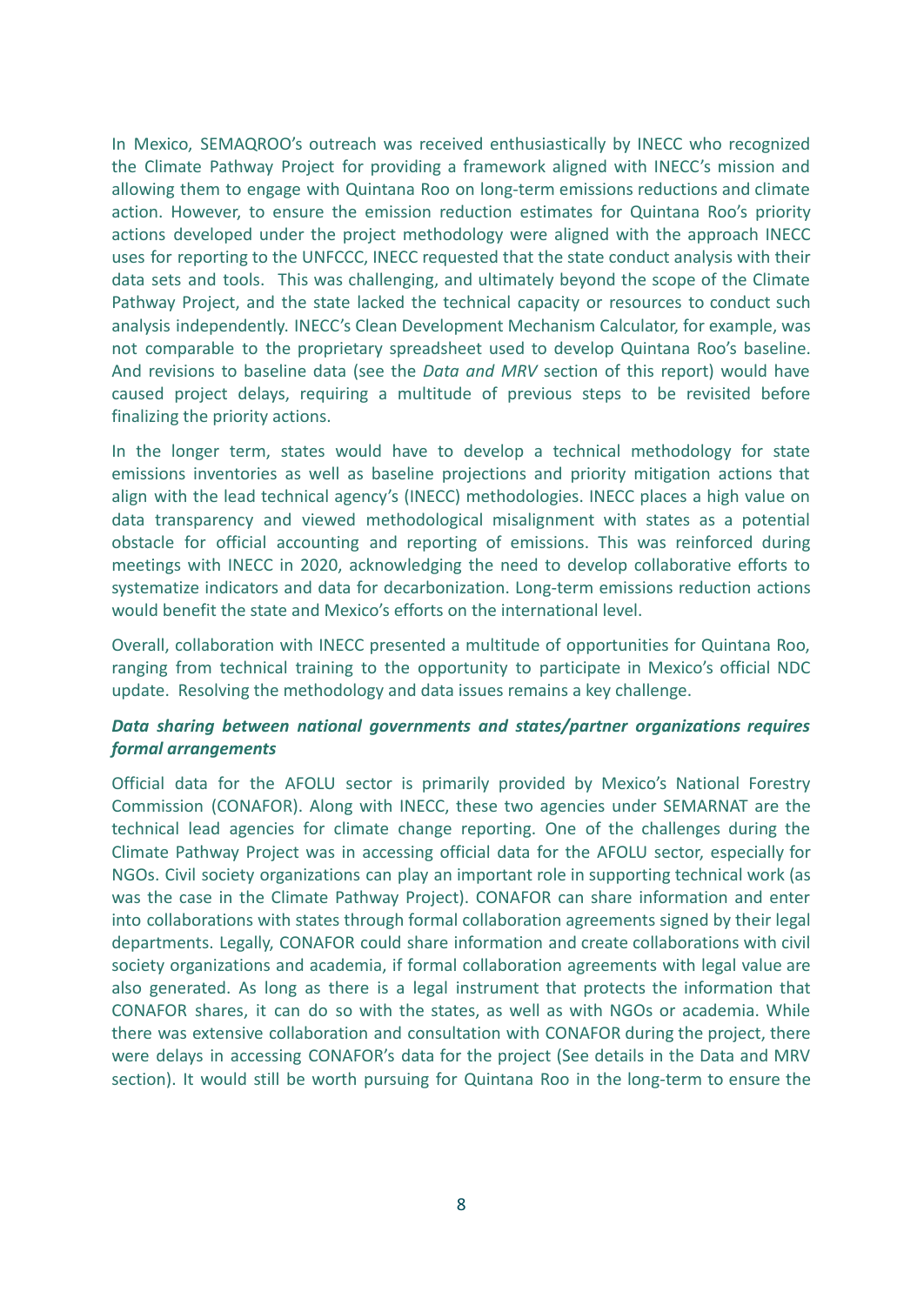ability to generate state-level inventories and monitor land use change activity, and CONAFOR expressed interest in supporting the state's efforts in the project.

#### **Key takeaways**

#### *Establishing institutional collaboration between state and national governments and key agencies is essential for the alignment of priority mitigation action*s:

While it was not possible to meet INECC's requirements for the alignment of priority actions developed in the project, it was an important first step for the states to advance in their strategies and commitments they have with the federal government. The project allowed the generation of this formal collaboration between INECC and SEMAQROO, which generates a long-term benefit for the state beyond the project's duration. Through this instrument for collaboration, INECC and SEMAQROO will have the opportunity to generate specific agreements related to the implementation of the decarbonization pathway and to jointly seek resources to make it operational. Likewise, this collaboration could provide the opportunity for Quintana Roo to begin a specific dialogue with INECC to begin to ground the state's contributions to the NDC or mid-century targets, based on the targets of Mexico and the contribution from Quintana Roo. This would be a model that other Mexican states interested in pursuing decarbonization strategies could benefit from.

#### *Technical capacity and data-sharing between national and state agencies would facilitate alignment:*

Local technical capacity is very important in order to enable states to develop better state-level emissions inventories trajectories of future emissions baseline scenarios and many other technical aspects of decarbonization pathways. In Mexico, national agencies also have the mandate to conduct technical analyses on long-term mitigation strategies, reporting and many other aspects of climate change action. In order for states to achieve alignment with national agencies and climate action priorities, data sharing arrangements and collaboration/technical support are key elements in moving towards alignment and collaboration between states and the national government.

## **2 Data and MRV**

#### **Box 2. What and Why:- Data and MRV**

| What? | Explore how data produced at the national level can aid in the |
|-------|----------------------------------------------------------------|
|       | development of Pathway baseline and feed future monitoring, I  |
|       | reporting and verification (MRV) systems.                      |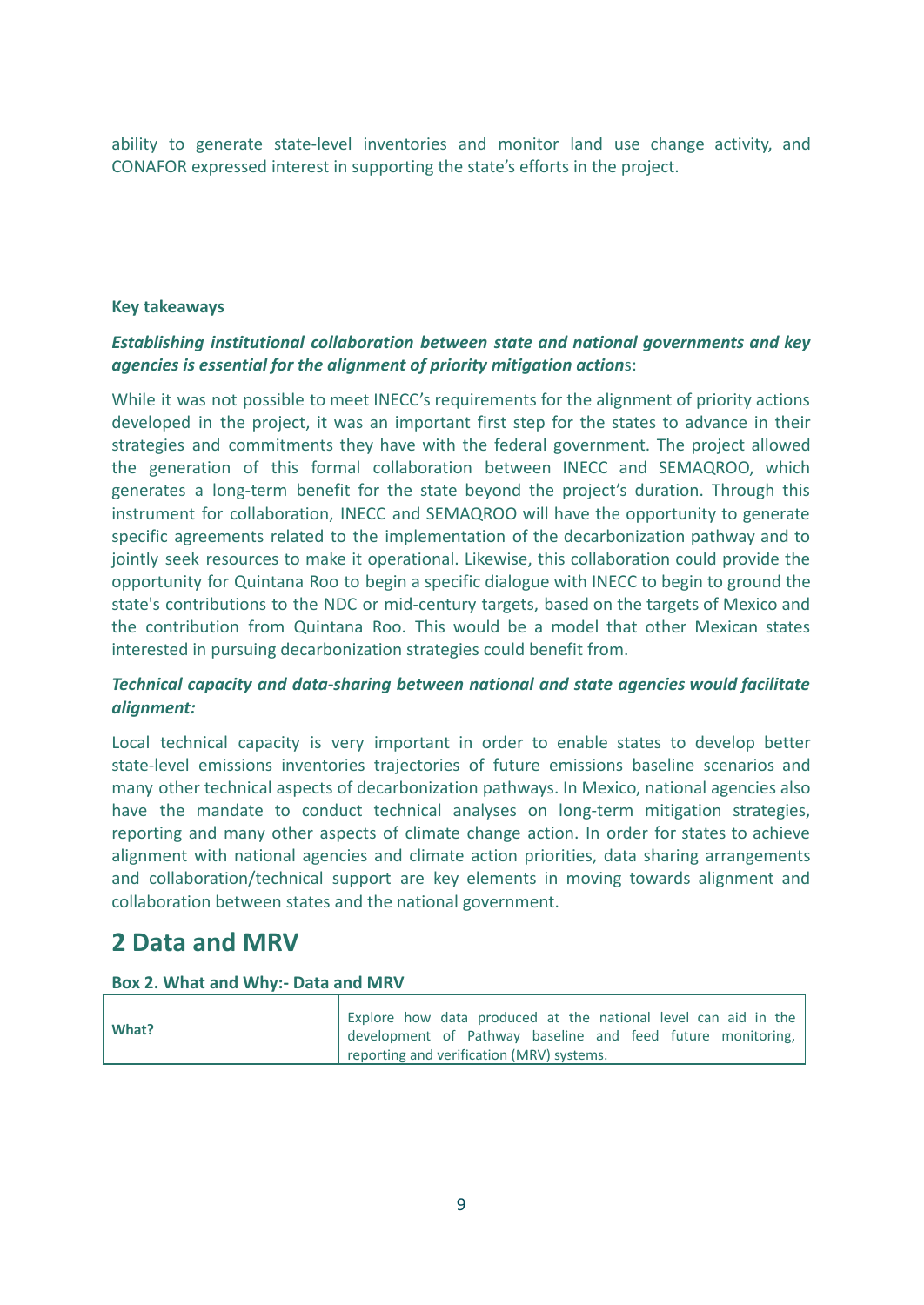| Why? | Integrating official data into a Climate Pathway at an early stage can<br>improve alignment on baselines and position the pathway to gain<br>broad acceptance at the national and international level. Once a<br>pathway has been developed, future MRV systems can be developed<br>more efficiently if they leverage data produced by the national<br>government. Mobilizing official data can prevent a duplication of<br>efforts, add credibility to the MRV system, and ensure monitoring data<br>is comparable to the data used to construct the baseline. Alignment<br>with official data sources for MRV systems can also facilitate access to<br>international sources of climate finance. This is particularly true for the<br>land-use sector, where national forest monitoring systems will provide |
|------|----------------------------------------------------------------------------------------------------------------------------------------------------------------------------------------------------------------------------------------------------------------------------------------------------------------------------------------------------------------------------------------------------------------------------------------------------------------------------------------------------------------------------------------------------------------------------------------------------------------------------------------------------------------------------------------------------------------------------------------------------------------------------------------------------------------|
|      | the basis for future REDD+ results-based payments.                                                                                                                                                                                                                                                                                                                                                                                                                                                                                                                                                                                                                                                                                                                                                             |

#### **Overview**

In Mexico, the national MRV system is developed by the federal government, and in effect the data or methodologies are not disaggregated at the state level, for many reasons, including a lack of budget and human resources. State governments are obliged to build their state MRV systems aligned and nested with the national one by the national climate change law in Mexico. There is interest on both state and federal levels to generate agreements and collaborate so that the federal government can guide the state governments in the construction of their own MRV systems and facilitate disaggregation of MRV data. There are several advantages for states to use official data produced by federal agencies like INECC and CONAFOR. These include consistently produced data using established methodologies, with clear quality control procedures.

At the same time, locally derived emissions data produced by researchers or NGOs may provide advantages not found in official national government data. For one, these data sources may be created specifically for the state, or more easily disaggregated at the state level. In many countries national GHG inventories are not disaggregated at the state level, leaving a significant gap for the development of pathway baselines. Data collected by local stakeholders are also more likely to integrate locally relevant information such as location-specific emissions factors. For the AFOLU sector, local efforts might use higher resolution data or satellite imagery, resulting in lower uncertainty than their national forest monitoring system data. However, extra caution should be taken to evaluate the quality of non-official data and determine if the data will continue to be produced in the future to integrate into monitoring systems.

Deciding between official national data and data sources from researchers or NGOs that might be more fit-for-purpose is a common conundrum that states may face in the development of inventories and priority actions. Both approaches have their advantages and trade-offs which must be weighed accordingly. One advantage of using official data is the fact national governments face enhanced scrutiny when they report through the UNFCCC processes. BURs and FRELs, for example, are subject to technical reviews from the international community and receive intense scrutiny from civil society organizations. The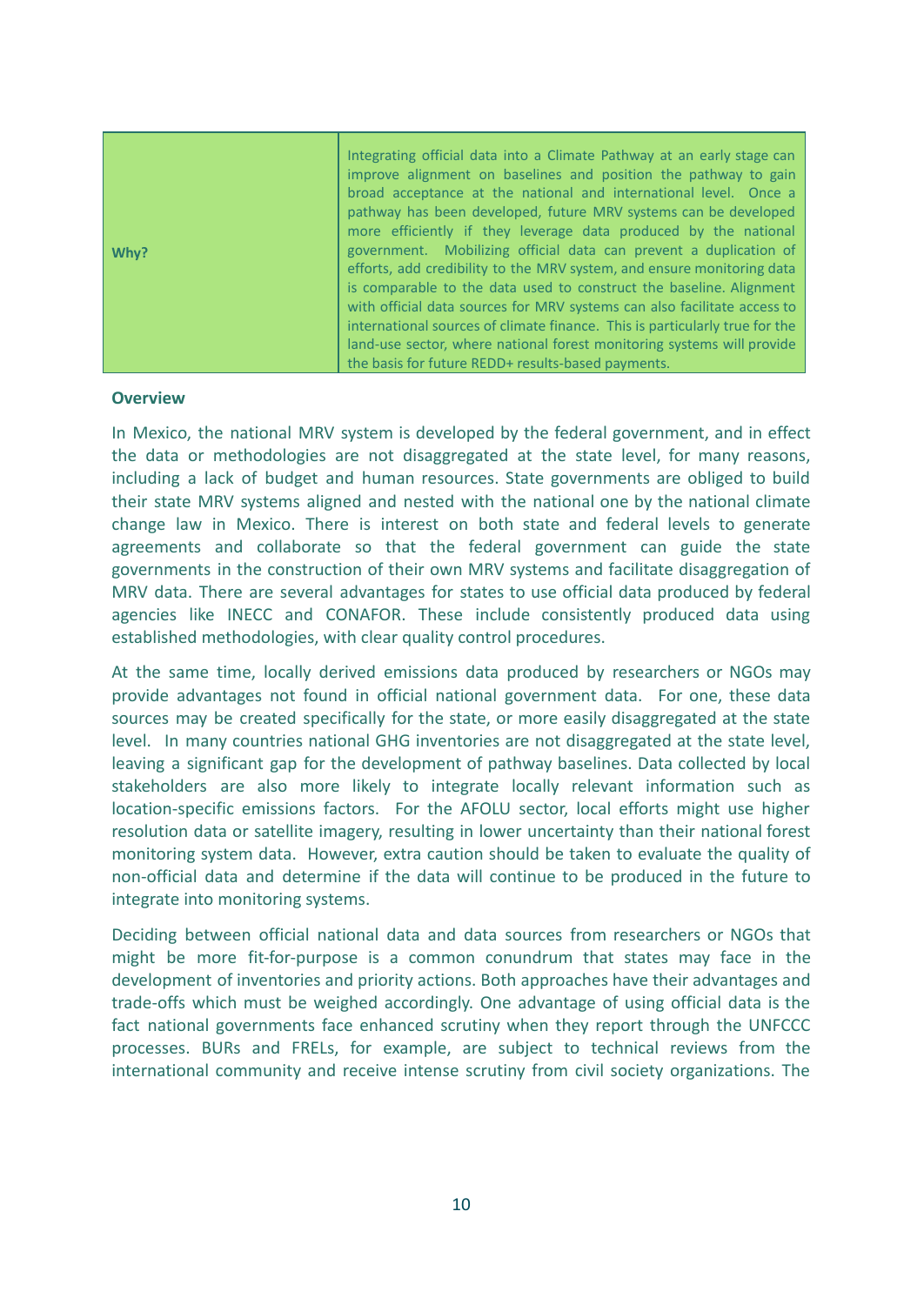technical review process, in particular, can help identify methodological weaknesses early – as was the case with Mexico's initial FREL – and provide an extra layer of confidence that national governments are producing valid data. Integrating national data is particularly essential for forests, as agreements under the UNFCCC have enshrined national forest monitoring systems as the standard for reporting REDD+ performance to the international community. While countries theoretically could build national forest monitoring systems by combining multiple sub-national monitoring systems, the vast majority, including Mexico, have taken top-down nationally led approaches. This means data produced by the national governments will be key to results-based payments or reporting performance to the international community, making alignment a critical component of both near-term and long-term success of emissions reduction actions.

The UNFCCC also requires official data to be produced transparently and consistently over time, which can give states an assurance that future data produced by the national government will be methodologically comparable to the data initially used to construct the baseline. GHG inventory efforts led by civil society organizations or academic institutions rarely have a similar level of permanence or stability. This can eventually lead to issues if future monitoring data is methodologically incomparable with the data used to construct the baseline.

In this sense, any collaboration with external actors (NGOs, academia, private initiative) that the states generate to strengthen their capacities and improve information, methodologies, and tools, must be aligned with the national level. As mentioned above, it is recommended that any interaction required between allied state government actors and federal government agencies be generated through the states; this allows strengthening strategies between the national and subnational levels and ensuring alignment and nesting of processes

#### **Project outcomes and lessons learned**

#### *Developing state-level emissions inventories is challenging due to a lack of state-level data and the need for regular updates to incorporate improved data*

In Quintana Roo, data availability was one of the first challenges the state faced in the development of their climate pathway. While historical emissions data lays the foundation for developing an emissions baseline, only one state-level inventory had been conducted in 2010 by a local university. At the national level, much of the national greenhouse inventory data was not readily available and disaggregated at the subnational level. SEMAQROO did not have the capacity to provide significant amounts of activity data for emissions estimates and socioeconomic data using the technical consultants' tools and spreadsheets, which caused significant delays and uncertainty in the baseline and emissions reductions modeling work.

Quintana Roo had an advantage when it came to data from the land-use sector due to the state's long history of collaborating with CONAFOR on the country's National Forest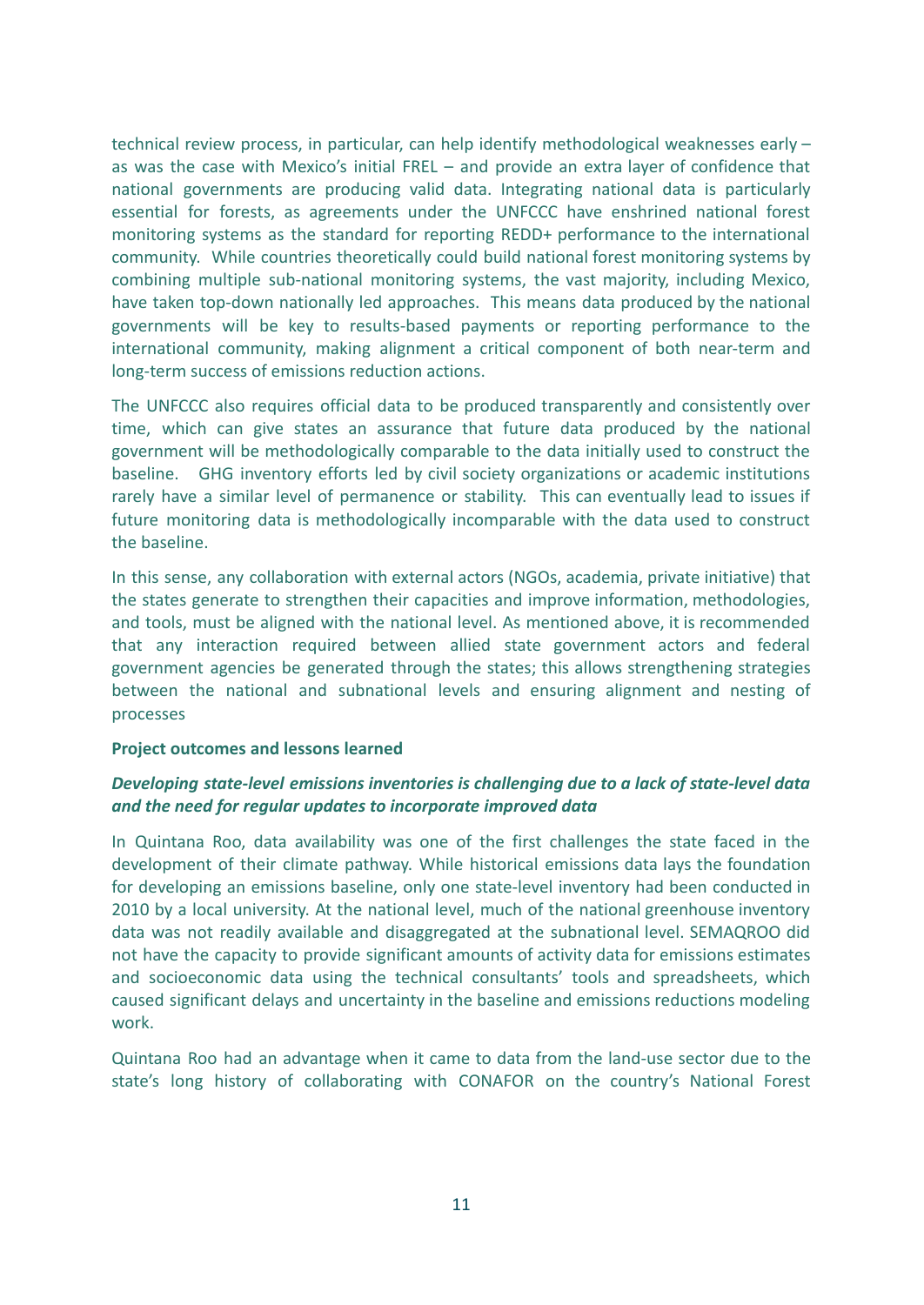Monitoring System (NFMS). This relationship was built through years of cooperation through initiatives such as the Forest Carbon Partnership Facility Emissions Reduction Initiative (FCPF-ERI), the Mexico-Norway initiative, and support that has been provided by donors to allow the state's MRV working group to engage with CONAFOR. Quintana Roo is one of the five REDD+ early action states in Mexico that received funding and support from the federal government, particularly with CONAFOR to develop forest cover, land use change and other AFOLU data for REDD+.

This history of collaboration was key to unlocking data at institutions such as CONAFOR and the National Institute of Statistics and Geography (INEGI). As mentioned earlier, a lack of sub nationally disaggregated emissions data is a common challenge in developing pathway baselines and monitoring systems, and one that can only be overcome by intensive engagement with national counterparts. In Quintana Roo, the state had spent years working with INEGI and CONAFOR to develop a deforestation baseline for the FCPF, allowing them to move quickly to establish an initial baseline for the AFOLU sector.

However, Quintana Roo faced an additional hurdle due to the fact that the national government was changing its approach to forest monitoring, rendering all existing (and available) data obsolete. The deployment of a new monitoring system, called Sistema Satelital de Monitoreo Forestal (SaMoF), was occurring parallel to the development of the pathway and left Quintana Roo with a conundrum: delay the baseline and pathway development for several months while CONAFOR finalized its data, or push forward with existing data that could lead to misalignment in the future.

After weighing options, Quintana Roo prioritized the need to continue making progress and not wait for perfect data in the interest of completing the priority action modeling and analysis. The state decided to utilize the existing available data to finalize the baseline, but also vowed to work with CONAFOR to assess new data from SaMoF and determine its impact on the climate pathway once it was available.

In January 2020, CONAFOR presented the last national FREL, but had not disaggregated the data to the state level. To address this, Quintana Roo, with close support from GCF Task Force coordinator Pronatura Sur, worked hand-in-hand with CONAFOR to develop a state-level data set that would align with Mexico's new FREL.

#### **Key takeaways**

#### *Developing state-level data and MRV capacity in coordination with the federal system and local partners is critical*

The federal government has not defined a strategy to start generating information at the state level, however, as mentioned above, it is interested in supporting the states and providing them with the capacity to advance both in the construction of their state MRV and in the updating or development of their gas inventories. States will need to define the best strategy to begin these processes and will need to continue to seek collaboration with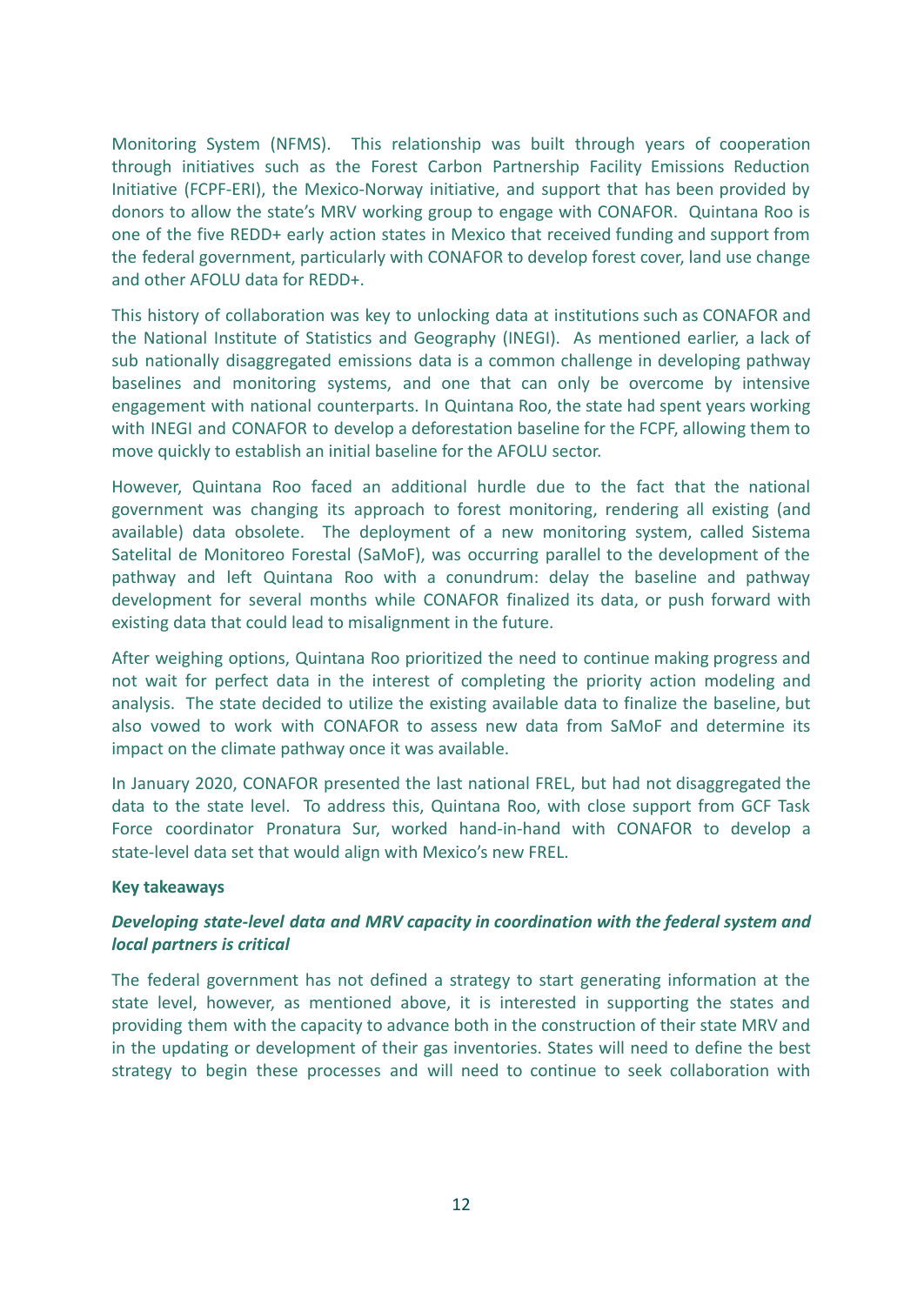CONAFOR and INECC to ensure alignment and nesting of these processes. In this sense, collaborations with local partners (NGOs, academia, private sector) that the states generate to strengthen their capacities and improve information, methodologies and tools, should be aligned with the national level. As mentioned above, it is recommended that any interaction required between allied actors from state governments and federal government agencies be generated through the states; this allows strengthening strategies between the national and subnational levels and ensuring alignment and nesting of processes. Periodic review to update state level GHG inventories and evaluate the impact of priority actions is an essential component of pathway implementation. As it happened with CONAFOR data sets this time, new data sets might be produced in the future. This is the nature of the pathway; periodic reviews should be completed to make a living, dynamic document.

# **3. Finance**

| What? | Explore opportunities for the national government to mobilize new<br>sources of finance and realign existing sources of finance in support of<br>climate pathway actions                                      |
|-------|---------------------------------------------------------------------------------------------------------------------------------------------------------------------------------------------------------------|
| Why?  | Adequate finance is the primary barrier in translating climate strategies<br>into implementation, and national governments control the primary<br>levers for both domestic and international climate funding. |

**Box 3. What and Why: Finance**

#### **Overview**

Adequate finance is one of the primary challenges facing states looking to implement long-term emissions reduction actions, and one of the primary motivations for Quintana Roo to participate in the Climate Pathway Project. Securing finance for mitigation activities in the land-use sector has proven to be particularly challenging over the past decade. Conventional wisdom once told us that forests and agriculture could provide the global community with a cheap, quick, and easy win in the fight against climate. Under this theory, the 'real' work, according to the experts, needed to focus on financing the decarbonization of our energy, transport, and building sectors.

Although the past decade has shown us that nothing could be further from the truth, both domestic and international funding has followed the route of conventional wisdom. This miscalculation by the global community—that natural climate solutions would sort themselves out without much financial attention— has resulted in forests and agriculture receiving less climate finance than energy, transport and building sectors during the past decade. Based on anecdotal evidence on federal expenditure comparisons, more than \$100 (USD) has been invested in renewable energy for every \$1 spent on forest conservation, \$40 is invested in activities that cause deforestation for every \$1 spent on conservation efforts, and \$10 is spent from public budgets on traditional agriculture and forestry for every dollar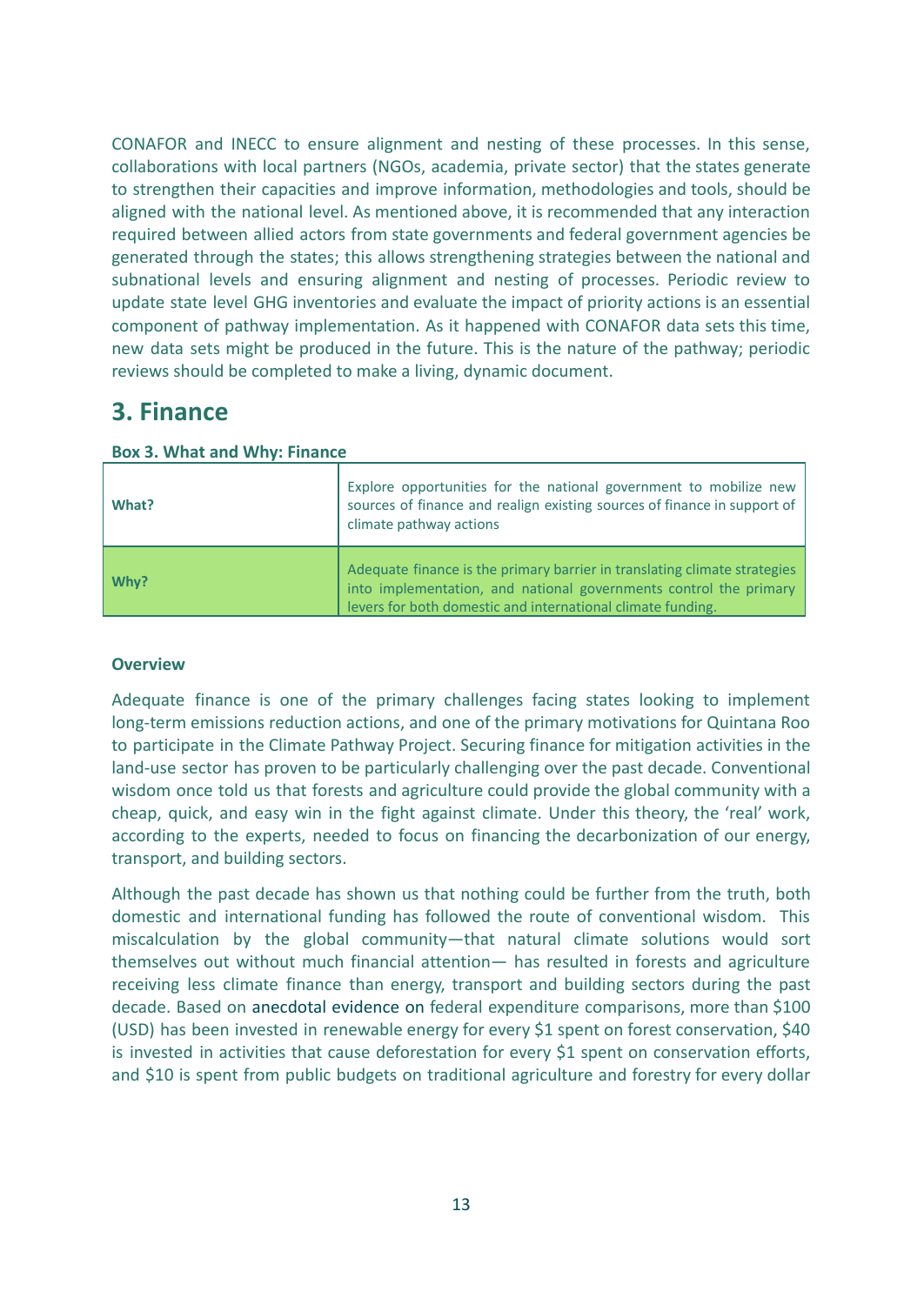spent on REDD+ activities. These imbalances must change dramatically if states are to succeed in reaching ambitious goals for reducing emissions for the land-use sector.

National governments could play a central role as part of the climate finance solution, but states have few options for accessing additional funds, specifically for state-level emissions reduction actions. This remains a significant barrier for implementation of the priority actions in the short or long term for states. Domestically the federal government controls national appropriations processes and manages the disbursement of significant portions of funding to state-level governments. Opportunities exist both to channel these existing funding sources towards emissions reduction actions, but also to avoid funding activities that increase emissions and inhibit progress towards decarbonization. In Mexico, for example, the Ministry of Agriculture and Development (SADER) spends around \$1.5 billion USD on agricultural subsidies every year, while the Secretariat of Wellbeing has a budget of \$1.4 billion USD in support of the Sembrando Vida ("Sowing Life") program. Currently these funding streams are not working in support of, and in some cases are working directly against, effective land-use mitigation efforts. But with improved alignment, these subsidy allocations could become a boon to Quintana Roo's climate action priorities.

On the other hand, SEMARNAT is about to publish its Special Climate Change Program (PECC) 2020-2024, in which it endorses Mexico's commitments under the Paris Agreement. Through this instrument, the Federal Government presents greater detail of the programs and actions committed by the 14 Secretariat members of the Inter-Ministerial Commission on Climate Change (CICC) of the different sectors, to achieve the climate action commitments of the current administration. It is through the various programs offered by the Ministries involved, that the Government of the State of Quintana Roo could begin negotiations to access resources from public programs and subsidies to start implementing the decarbonization trajectory of the current administration.

National governments also hold the keys to critical international climate finance processes, whether it is the multitude of opportunities presented by Article 6 of the Paris Agreement, access to the Green Climate Fund, or opportunities to secure finance from international donors and development banks such as the REDD Early Movers Program or Biocarbon Fund. Accessing these sources of funding have very specific technical and bureaucratic requirements, often requiring approval from certain national ministries. This makes outreach and dialogue with appropriate national counterparts an essential component of the process for exploring finance opportunities for pathway implementation.

#### **Project outcomes and lessons learned**

#### *Pursuing finance for implementation of priority actions and the development of MRV systems is essential for implementation*

SEMAQROO was very motivated to participate in the Climate Pathway Project and had supported the proposal of a project extension to allow the state to work on pursuing funds for the implementation of the priority actions and MRV. State governments require this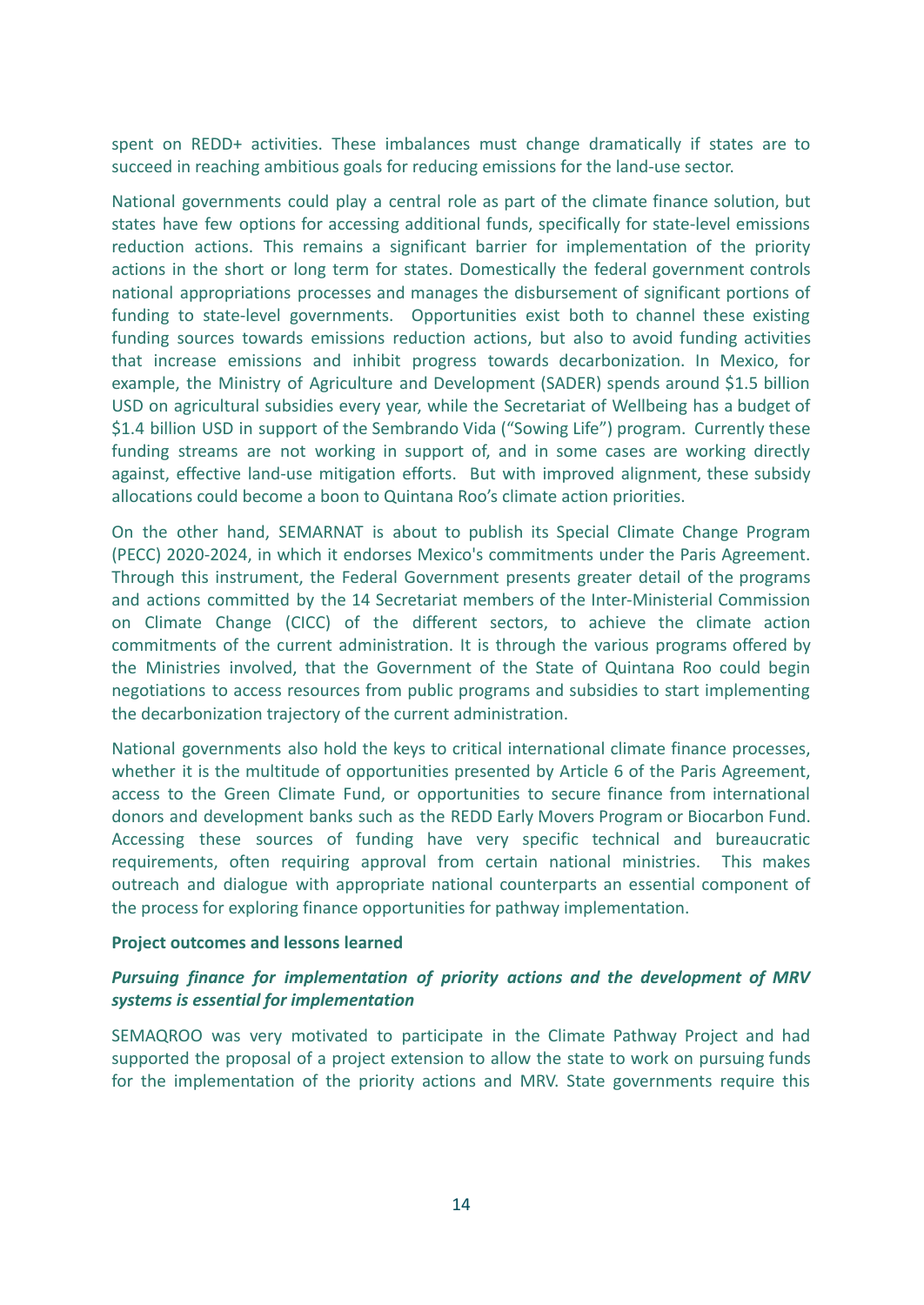extended support on obtaining finance, since negotiations with the federal government are the state's mandate and require longer than a single project's timeframe. Similarly, for the issue of updating their inventory, the federal government could support the state not only by allocating more funds, but by offering support from INECC and CONAFOR to update the state inventory, in alignment with and using the internal tools the federal government already has. On the other hand, and as a learning outcome of this process with Quintana Roo, we identified that other support that the state governments require is linked with implementing robust processes of information sharing negotiation with the congress. Although it is difficult to visualize that the congress could approve funds to implement the climate pathway of a state, the reality is that positioning these instruments at the public policy level is key to advance with the long-term goals. However, the period of a short project is not the best ally for this type of effort, but it is undoubtedly a lesson that shows us the opportunity of collaboration in the long term.

#### **Key takeaways**

#### *Opportunities for Quintana Roo to explore finance and support from the federal government*

With the conclusion of the Climate Pathway Project, the following opportunities for further dialogue between the federal government and Quintana Roo could be avenues for a strategy for finding finance and support for state-level priority mitigation actions:

- Pursuing the improvement of federal subsidies and finance for agriculture, livestock, and programs like Sembrando Vida that may have unintended consequences of increasing emissions from deforestation, forest degradation of agriculture/livestock expansion.
- Establish dialogue and support within the Mexican congress to pursue direct appropriations of funds for pursuing priority actions and sustainable low emissions development at the state level.
- Assess opportunities to access international climate finance and map opportunities and understand requirements for accessing funding from multilateral development institutions such as the World Bank FCPF, REDD Early Movers, Global Environment Facility, Green Climate Fund, and others.

### **Conclusions**

The Climate Pathway Project provided a foundation for the state of Quintana Roo to develop a more robust planning process for their climate action commitments. Pursuing NDC alignment is an essential component of pathway development, in order to assure the alignment of national and subnational climate action. However, in Mexico, there has been no clear strategy between states and national governments to develop a bottom-up